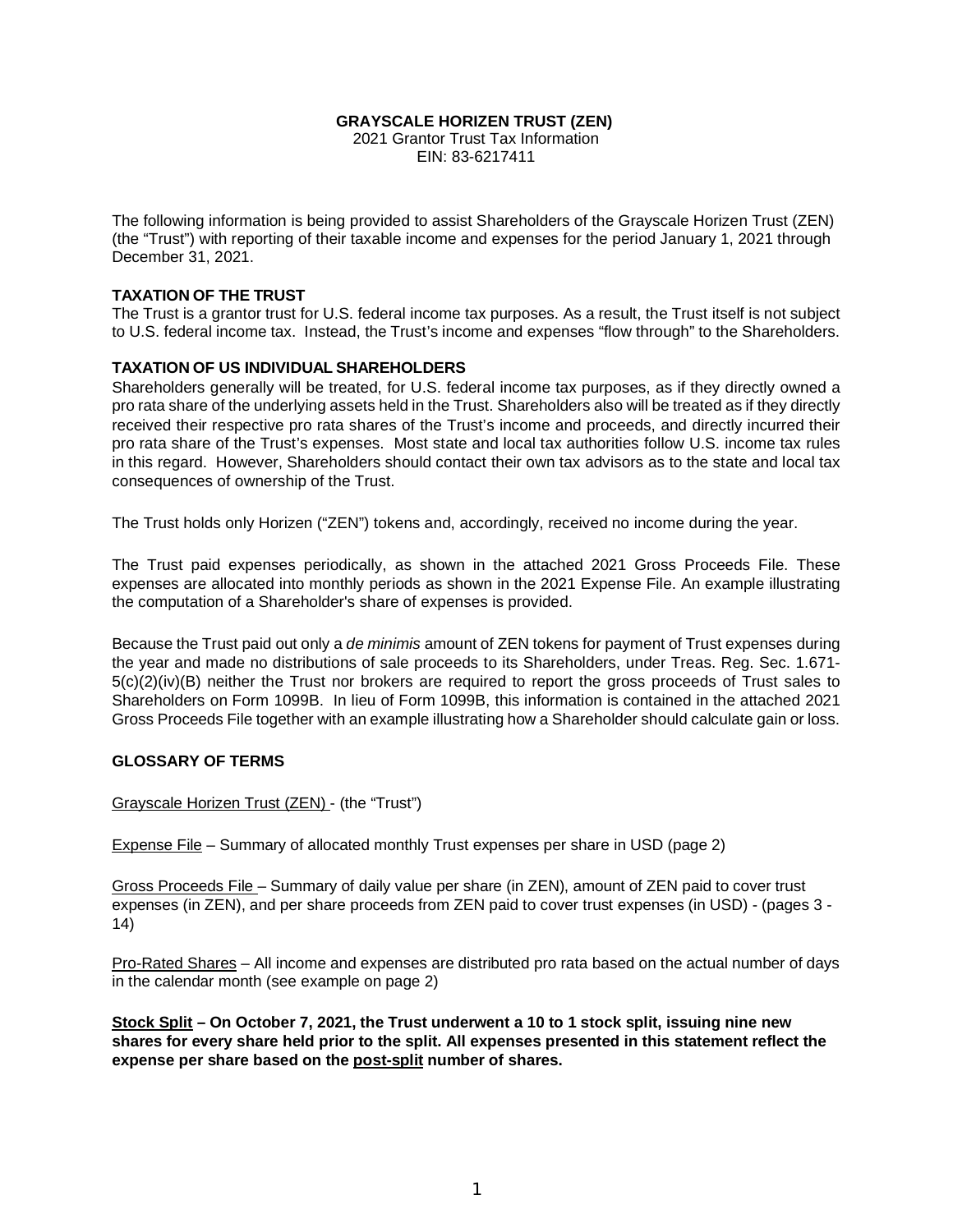# **GRAYSCALE HORIZEN TRUST (ZEN) 2021 EXPENSE FILE**

| Summary of Expenses by Month (Details on pages 3-14) |                           |                                |  |  |
|------------------------------------------------------|---------------------------|--------------------------------|--|--|
| <b>Date</b>                                          | <b>Expenses Per Share</b> | <b>Amount of ZEN Per Share</b> |  |  |
|                                                      | (USD)                     |                                |  |  |
| <b>January</b>                                       | 0.00685769                | 0.00019482                     |  |  |
| <b>February</b>                                      | 0.00743245                | 0.00017927                     |  |  |
| March                                                | 0.01012131                | 0.00019893                     |  |  |
| April                                                | 0.02323493                | 0.00019145                     |  |  |
| May                                                  | 0.02087928                | 0.00019810                     |  |  |
| June                                                 | 0.01237409                | 0.00019099                     |  |  |
| July                                                 | 0.01129784                | 0.00019693                     |  |  |
| <b>August</b>                                        | 0.01829757                | 0.00019647                     |  |  |
| <b>September</b>                                     | 0.01305120                | 0.00018771                     |  |  |
| October                                              | 0.01740555                | 0.00019603                     |  |  |
| <b>November</b>                                      | 0.02199037                | 0.00018931                     |  |  |
| <b>December</b>                                      | 0.01171279                | 0.00019521                     |  |  |
| <b>Total for year</b>                                | 0.17465507                | 0.00231522                     |  |  |

The Trust underwent a 10:1 stock split on October 7, 2021. For purposes of this letter, Shareholders should utilize their post-split number of shares when factoring expense and Horizen sold per share

### **How to Calculate the Shareholder's Investment Expenses**

Identify in the table above the months (full and partial) in which the Shareholder held shares in the Trust. The amount in the column labeled "Expenses Per Share," represents the amount of investment expense paid per share for a full month. For any month in which the shares were not held on each day in such month, the expenses should be pro-rated based on the number of days held (see attached details for each month pages 3-14).

### **Example illustrating calculation of a Shareholder's 2021 Grayscale Horizen Trust (ZEN) Expenses**

Assume that a Shareholder purchased 20,000 shares on February 15, 2021 and sold them on September 15, 2021. For the month of February, Shareholder's expenses are \$0.00743245 (See Summary Table above – February Factor) x (13/28) = \$0.00345078 per share. For the months of March through August, the expenses per share are as shown in the summary table above. For the month of September, Shareholder's expenses are \$0.01305120 (See Summary Table above – September Factor) x (15/30) = \$0.00652560. The total expenses for Shareholder are therefore \$0.10618140 per share (sum of all factors from February 15th through September 15th) multiplied by the number of shares held. **As noted in the glossary of terms, the expenses per share reflect the post-split number of shares. To calculate the expense per share, the Shareholder should multiply his or her shares by ten (assuming those shares were acquired prior to October 7, 2021) to arrive at his or her expenses.** As such, the 20,000 shares purchased in February are multiplied by ten and total 200,000 shares post-split, and Shareholder's total expense is \$21,236.28.

| <b>Total Expenses Per Share</b>                   | \$0.10618140 |
|---------------------------------------------------|--------------|
| <b>Total Shares</b>                               | 200,000      |
| <b>Total Expense</b>                              | \$21,236.28  |
| (Please consult your tax advisor as to reporting) |              |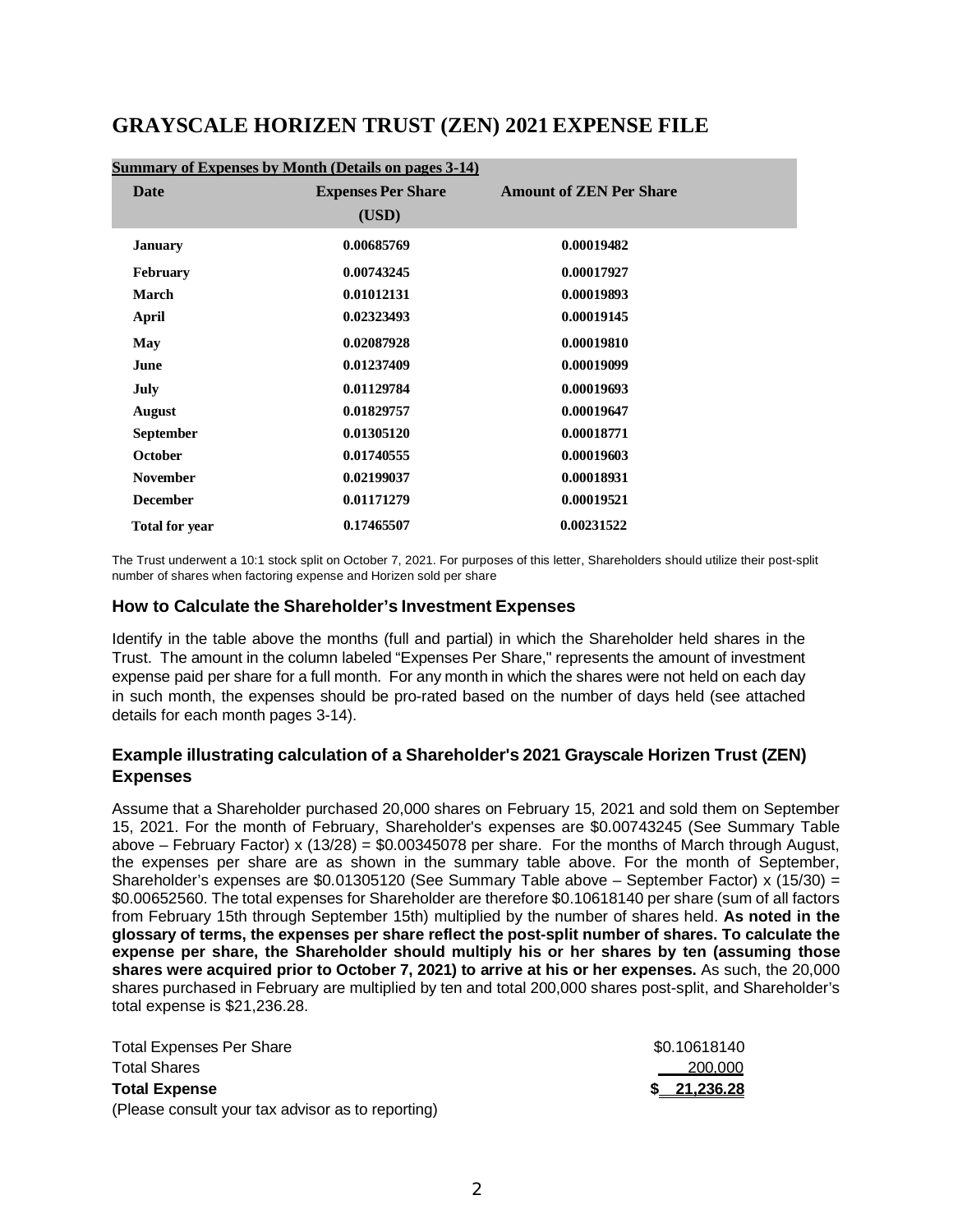| Date      | <b>ZEN Per Share</b> | <b>Number of ZEN</b><br><b>Used to Cover</b><br><b>Trust Expenses</b><br>Per Share (in ZEN) | <b>Proceeds from Payout</b><br>of ZEN to Cover<br><b>Trust Expenses Per</b><br>Share (in USD) |
|-----------|----------------------|---------------------------------------------------------------------------------------------|-----------------------------------------------------------------------------------------------|
| 1/1/2021  | 0.09415691           |                                                                                             |                                                                                               |
| 1/2/2021  | 0.09415046           |                                                                                             |                                                                                               |
| 1/3/2021  | 0.09414401           |                                                                                             |                                                                                               |
| 1/4/2021  | 0.09413756           |                                                                                             |                                                                                               |
| 1/5/2021  | 0.09413112           |                                                                                             |                                                                                               |
| 1/6/2021  | 0.09412467           |                                                                                             |                                                                                               |
| 1/7/2021  | 0.09411822           |                                                                                             |                                                                                               |
| 1/8/2021  | 0.09411178           |                                                                                             |                                                                                               |
| 1/9/2021  | 0.09410533           |                                                                                             |                                                                                               |
| 1/10/2021 | 0.09409888           |                                                                                             |                                                                                               |
| 1/11/2021 | 0.09409244           |                                                                                             |                                                                                               |
| 1/12/2021 | 0.09408599           |                                                                                             |                                                                                               |
| 1/13/2021 | 0.09407955           |                                                                                             |                                                                                               |
| 1/14/2021 | 0.09407311           |                                                                                             |                                                                                               |
| 1/15/2021 | 0.09406666           |                                                                                             |                                                                                               |
| 1/16/2021 | 0.09406022           |                                                                                             |                                                                                               |
| 1/17/2021 | 0.09405378           |                                                                                             |                                                                                               |
| 1/18/2021 | 0.09404734           |                                                                                             |                                                                                               |
| 1/19/2021 | 0.09404089           |                                                                                             |                                                                                               |
| 1/20/2021 | 0.09403445           |                                                                                             |                                                                                               |
| 1/21/2021 | 0.09402801           |                                                                                             |                                                                                               |
| 1/22/2021 | 0.09402157           |                                                                                             |                                                                                               |
| 1/23/2021 | 0.09401513           |                                                                                             |                                                                                               |
| 1/24/2021 | 0.09400869           |                                                                                             |                                                                                               |
| 1/25/2021 | 0.09400225           |                                                                                             |                                                                                               |
| 1/26/2021 | 0.09399581           |                                                                                             |                                                                                               |
| 1/27/2021 | 0.09398938           |                                                                                             |                                                                                               |
| 1/28/2021 | 0.09398294           |                                                                                             |                                                                                               |
| 1/29/2021 | 0.09397650           |                                                                                             |                                                                                               |
| 1/30/2021 | 0.09397007           |                                                                                             |                                                                                               |
| 1/31/2021 | 0.09396363           | 0.00019482                                                                                  | 0.00685769                                                                                    |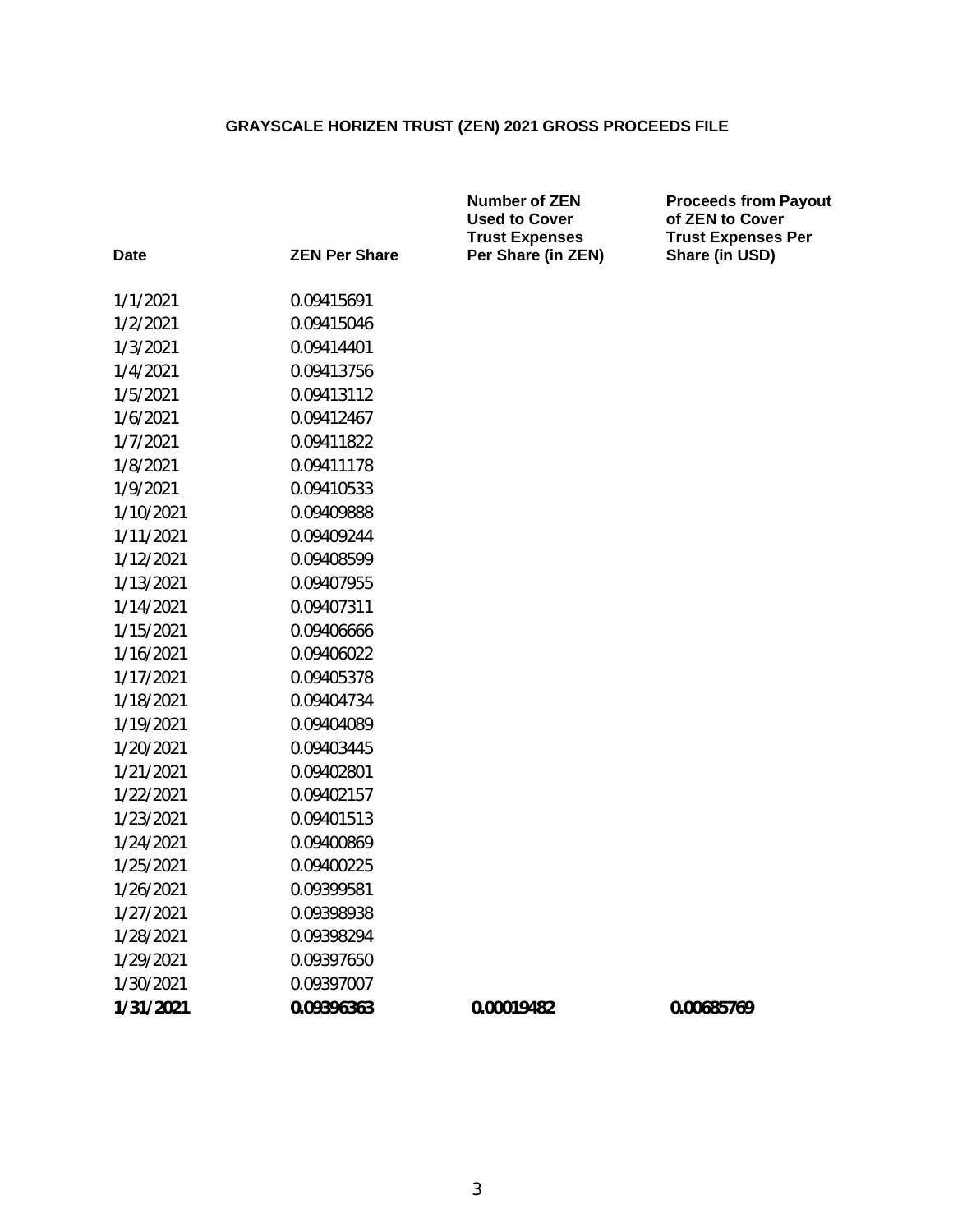|           |                      | <b>Number of ZEN</b><br><b>Used to Cover</b><br><b>Trust Expenses</b> | <b>Proceeds from Payout</b><br>of ZEN to Cover<br><b>Trust Expenses Per</b> |
|-----------|----------------------|-----------------------------------------------------------------------|-----------------------------------------------------------------------------|
| Date      | <b>ZEN Per Share</b> | Per Share (in ZEN)                                                    | Share (in USD)                                                              |
| 2/1/2021  | 0.09395719           |                                                                       |                                                                             |
| 2/2/2021  | 0.09395076           |                                                                       |                                                                             |
| 2/3/2021  | 0.09394432           |                                                                       |                                                                             |
| 2/4/2021  | 0.09393789           |                                                                       |                                                                             |
| 2/5/2021  | 0.09393145           |                                                                       |                                                                             |
| 2/6/2021  | 0.09392502           |                                                                       |                                                                             |
| 2/7/2021  | 0.09391859           |                                                                       |                                                                             |
| 2/8/2021  | 0.09391215           |                                                                       |                                                                             |
| 2/9/2021  | 0.09390572           |                                                                       |                                                                             |
| 2/10/2021 | 0.09389929           |                                                                       |                                                                             |
| 2/11/2021 | 0.09389286           |                                                                       |                                                                             |
| 2/12/2021 | 0.09388643           |                                                                       |                                                                             |
| 2/13/2021 | 0.09388000           |                                                                       |                                                                             |
| 2/14/2021 | 0.09387357           |                                                                       |                                                                             |
| 2/15/2021 | 0.09386714           |                                                                       |                                                                             |
| 2/16/2021 | 0.09386071           |                                                                       |                                                                             |
| 2/17/2021 | 0.09385428           |                                                                       |                                                                             |
| 2/18/2021 | 0.09384785           |                                                                       |                                                                             |
| 2/19/2021 | 0.09384142           |                                                                       |                                                                             |
| 2/20/2021 | 0.09383500           |                                                                       |                                                                             |
| 2/21/2021 | 0.09382857           |                                                                       |                                                                             |
| 2/22/2021 | 0.09382214           |                                                                       |                                                                             |
| 2/23/2021 | 0.09381572           |                                                                       |                                                                             |
| 2/24/2021 | 0.09380929           |                                                                       |                                                                             |
| 2/25/2021 | 0.09380286           |                                                                       |                                                                             |
| 2/26/2021 | 0.09379644           |                                                                       |                                                                             |
| 2/27/2021 | 0.09379002           |                                                                       |                                                                             |
| 2/28/2021 | 0.09378359           | 0.00017927                                                            | 0.00743245                                                                  |
|           |                      |                                                                       |                                                                             |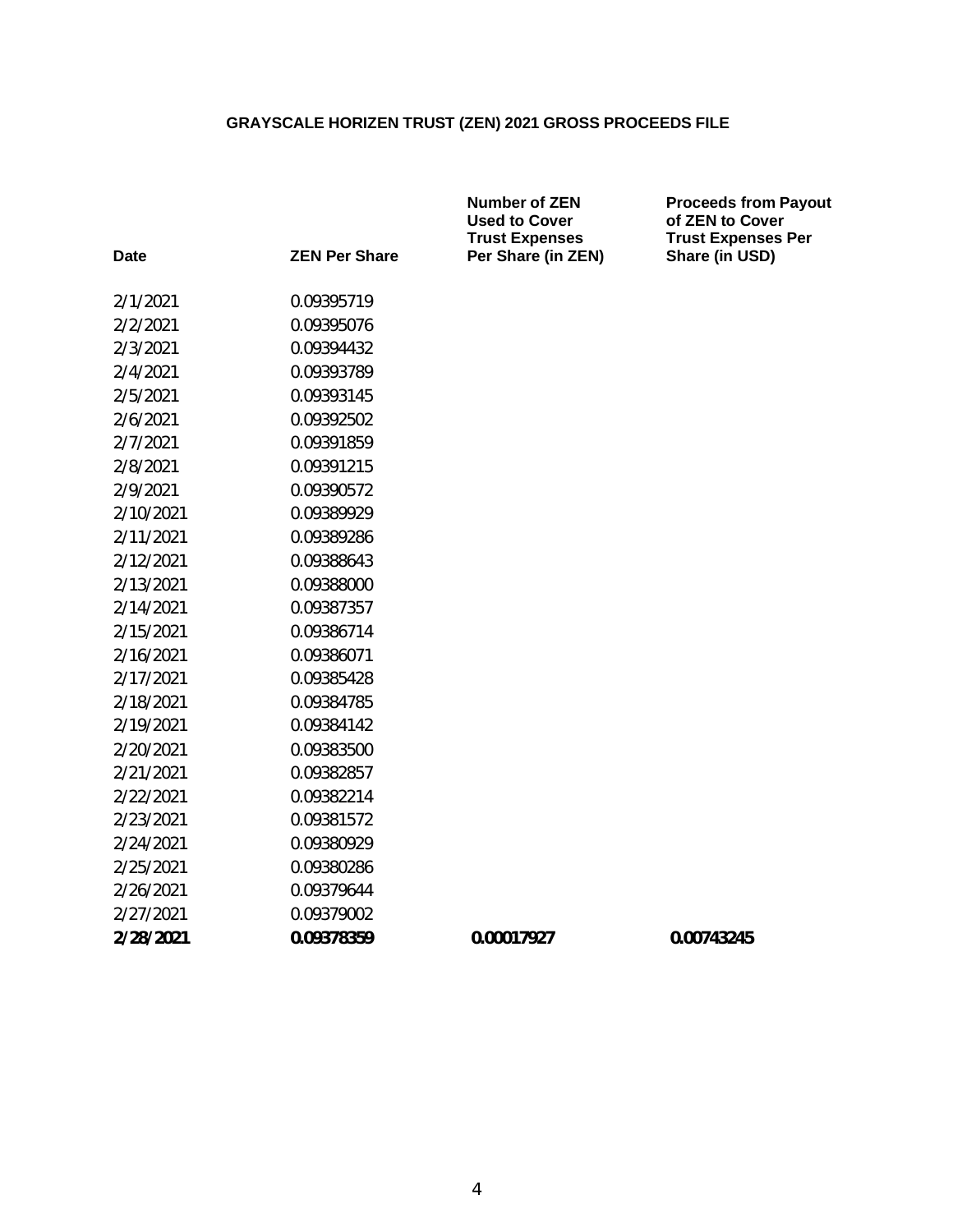| Date      | <b>ZEN Per Share</b> |
|-----------|----------------------|
| 3/1/2021  | 0.09377717           |
| 3/2/2021  | 0.09377074           |
| 3/3/2021  | 0.09376432           |
| 3/4/2021  | 0.09375790           |
| 3/5/2021  | 0.09375148           |
| 3/6/2021  | 0.09374506           |
| 3/7/2021  | 0.09373864           |
| 3/8/2021  | 0.09373222           |
| 3/9/2021  | 0.09372580           |
| 3/10/2021 | 0.09371938           |
| 3/11/2021 | 0.09371296           |
| 3/12/2021 | 0.09370654           |
| 3/13/2021 | 0.09370012           |
| 3/14/2021 | 0.09369370           |
| 3/15/2021 | 0.09368728           |
| 3/16/2021 | 0.09368087           |
| 3/17/2021 | 0.09367445           |
| 3/18/2021 | 0.09366803           |
| 3/19/2021 | 0.09366162           |
| 3/20/2021 | 0.09365520           |
| 3/21/2021 | 0.09364879           |
| 3/22/2021 | 0.09364237           |
| 3/23/2021 | 0.09363596           |
| 3/24/2021 | 0.09362955           |
| 3/25/2021 | 0.09362313           |
| 3/26/2021 | 0.09361672           |
| 3/27/2021 | 0.09361031           |
| 3/28/2021 | 0.09360390           |
| 3/29/2021 | 0.09359749           |
| 3/30/2021 | 0.09359108           |
| 3/31/2021 | 0.09358467           |

**Number of ZEN Used to Cover Trust Expenses Per Share (in ZEN)** **Proceeds from Payout of ZEN to Cover Trust Expenses Per Share (in USD)**

**3/31/2021 0.09358467 0.00019893 0.01012131**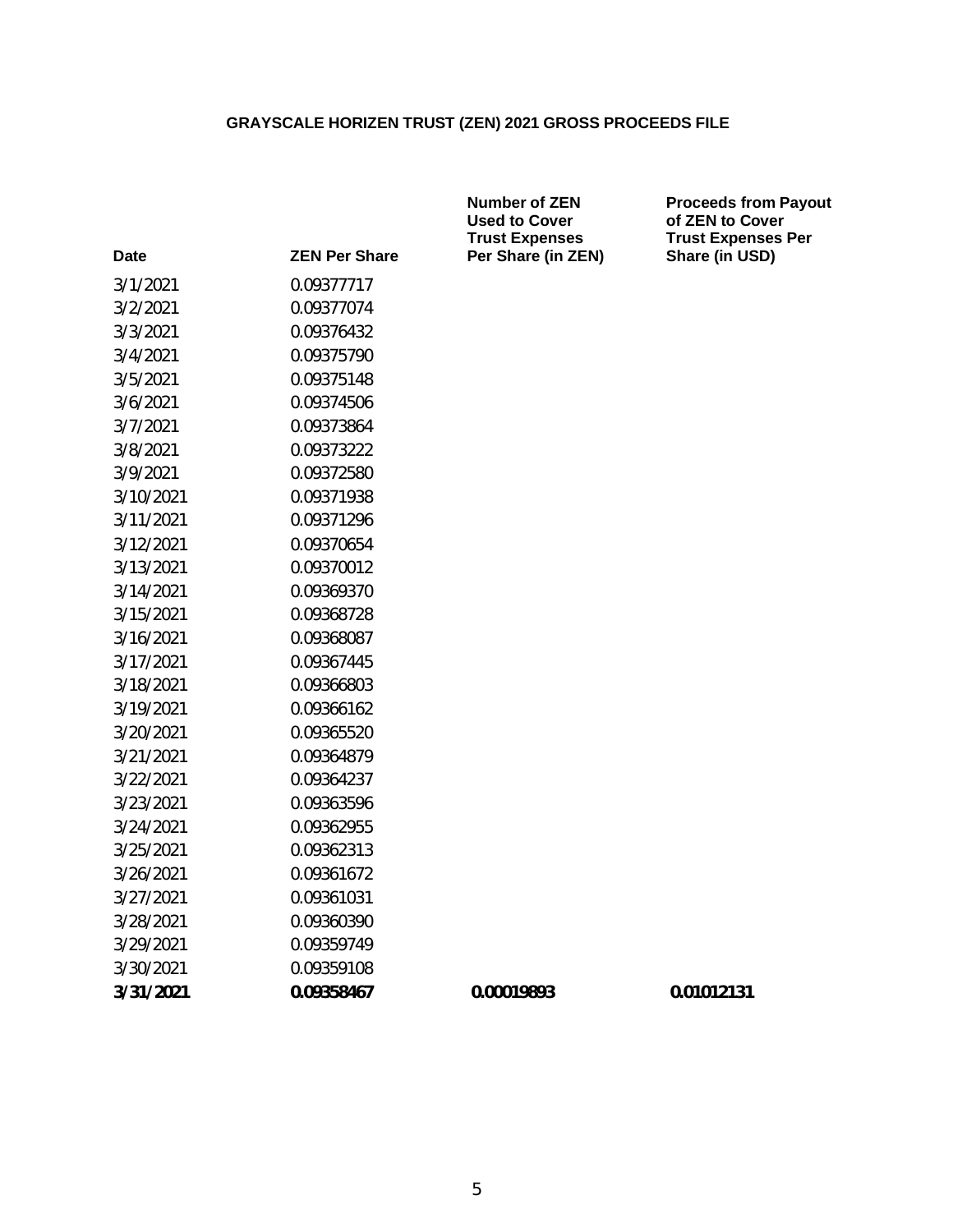|           |                      | <b>Number of ZEN</b><br><b>Used to Cover</b><br><b>Trust Expenses</b> | <b>Proceeds from Payout</b><br>of ZEN to Cover<br><b>Trust Expenses Per</b> |
|-----------|----------------------|-----------------------------------------------------------------------|-----------------------------------------------------------------------------|
| Date      | <b>ZEN Per Share</b> | Per Share (in ZEN)                                                    | Share (in USD)                                                              |
| 4/1/2021  | 0.09357826           |                                                                       |                                                                             |
| 4/2/2021  | 0.09357185           |                                                                       |                                                                             |
| 4/3/2021  | 0.09356544           |                                                                       |                                                                             |
| 4/4/2021  | 0.09355903           |                                                                       |                                                                             |
| 4/5/2021  | 0.09355262           |                                                                       |                                                                             |
| 4/6/2021  | 0.09354621           |                                                                       |                                                                             |
| 4/7/2021  | 0.09353981           |                                                                       |                                                                             |
| 4/8/2021  | 0.09353340           |                                                                       |                                                                             |
| 4/9/2021  | 0.09352699           |                                                                       |                                                                             |
| 4/10/2021 | 0.09352059           |                                                                       |                                                                             |
| 4/11/2021 | 0.09351418           |                                                                       |                                                                             |
| 4/12/2021 | 0.09350778           |                                                                       |                                                                             |
| 4/13/2021 | 0.09350137           |                                                                       |                                                                             |
| 4/14/2021 | 0.09349497           |                                                                       |                                                                             |
| 4/15/2021 | 0.09348856           |                                                                       |                                                                             |
| 4/16/2021 | 0.09348216           |                                                                       |                                                                             |
| 4/17/2021 | 0.09347576           |                                                                       |                                                                             |
| 4/18/2021 | 0.09346935           |                                                                       |                                                                             |
| 4/19/2021 | 0.09346295           |                                                                       |                                                                             |
| 4/20/2021 | 0.09345655           |                                                                       |                                                                             |
| 4/21/2021 | 0.09345015           |                                                                       |                                                                             |
| 4/22/2021 | 0.09344375           |                                                                       |                                                                             |
| 4/23/2021 | 0.09343735           |                                                                       |                                                                             |
| 4/24/2021 | 0.09343095           |                                                                       |                                                                             |
| 4/25/2021 | 0.09342455           |                                                                       |                                                                             |
| 4/26/2021 | 0.09341815           |                                                                       |                                                                             |
| 4/27/2021 | 0.09341175           |                                                                       |                                                                             |
| 4/28/2021 | 0.09340535           |                                                                       |                                                                             |
| 4/29/2021 | 0.09339896           |                                                                       |                                                                             |
| 4/30/2021 | 0.09339256           | 0.00019145                                                            | 0.02323493                                                                  |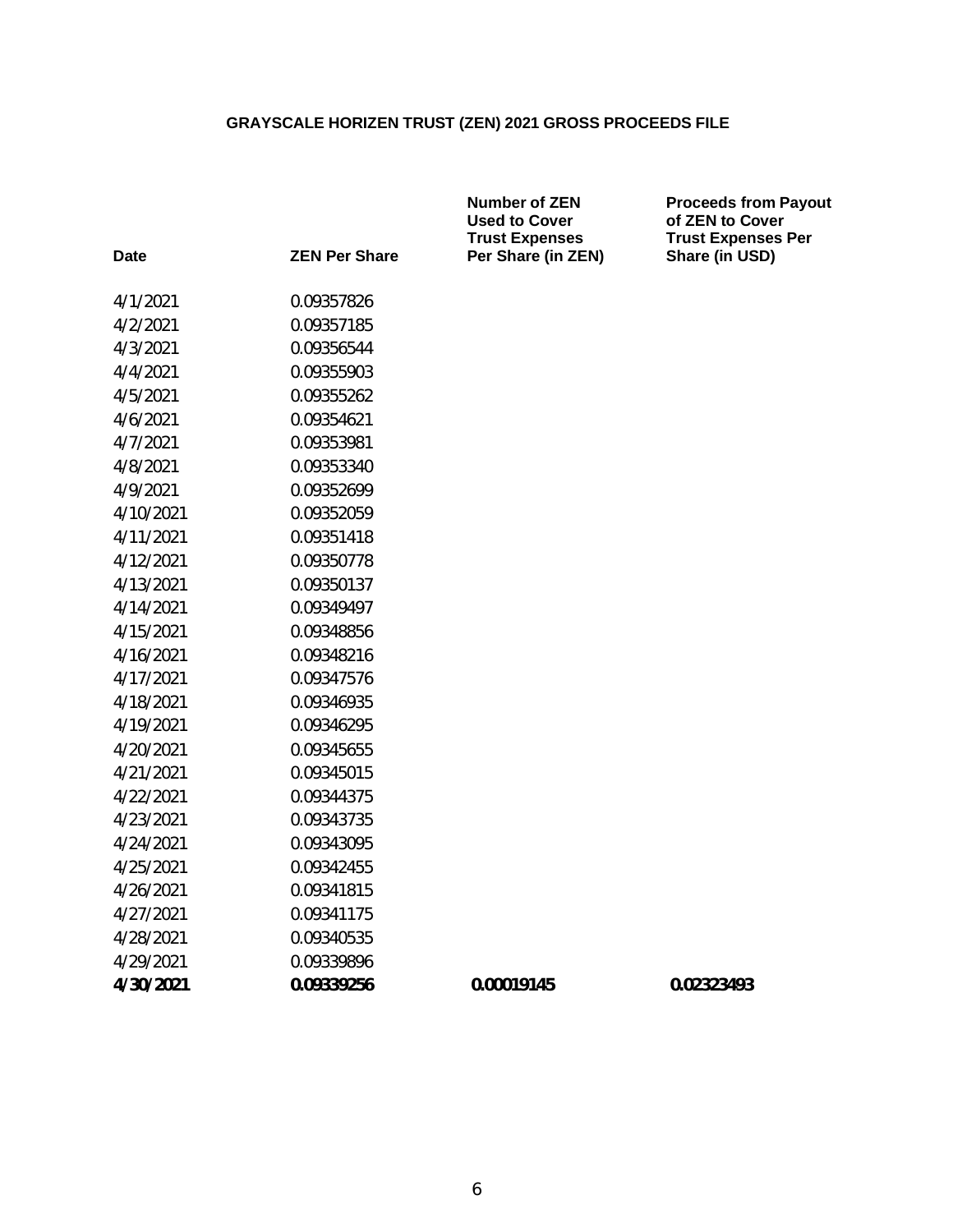| Date      | <b>ZEN Per Share</b> | <b>Number of ZEN</b><br><b>Used to Cover</b><br><b>Trust Expenses</b><br>Per Share (in ZEN) | <b>Proceeds from Payout</b><br>of ZEN to Cover<br><b>Trust Expenses Per</b><br>Share (in USD) |
|-----------|----------------------|---------------------------------------------------------------------------------------------|-----------------------------------------------------------------------------------------------|
| 5/1/2021  | 0.09338616           |                                                                                             |                                                                                               |
| 5/2/2021  | 0.09337977           |                                                                                             |                                                                                               |
| 5/3/2021  | 0.09337337           |                                                                                             |                                                                                               |
| 5/4/2021  | 0.09336698           |                                                                                             |                                                                                               |
| 5/5/2021  | 0.09336058           |                                                                                             |                                                                                               |
| 5/6/2021  | 0.09335419           |                                                                                             |                                                                                               |
| 5/7/2021  | 0.09334779           |                                                                                             |                                                                                               |
| 5/8/2021  | 0.09334140           |                                                                                             |                                                                                               |
| 5/9/2021  | 0.09333500           |                                                                                             |                                                                                               |
| 5/10/2021 | 0.09332861           |                                                                                             |                                                                                               |
| 5/11/2021 | 0.09332222           |                                                                                             |                                                                                               |
| 5/12/2021 | 0.09331583           |                                                                                             |                                                                                               |
| 5/13/2021 | 0.09330944           |                                                                                             |                                                                                               |
| 5/14/2021 | 0.09330304           |                                                                                             |                                                                                               |
| 5/15/2021 | 0.09329665           |                                                                                             |                                                                                               |
| 5/16/2021 | 0.09329026           |                                                                                             |                                                                                               |
| 5/17/2021 | 0.09328387           |                                                                                             |                                                                                               |
| 5/18/2021 | 0.09327749           |                                                                                             |                                                                                               |
| 5/19/2021 | 0.09327110           |                                                                                             |                                                                                               |
| 5/20/2021 | 0.09326471           |                                                                                             |                                                                                               |
| 5/21/2021 | 0.09325832           |                                                                                             |                                                                                               |
| 5/22/2021 | 0.09325193           |                                                                                             |                                                                                               |
| 5/23/2021 | 0.09324555           |                                                                                             |                                                                                               |
| 5/24/2021 | 0.09323916           |                                                                                             |                                                                                               |
| 5/25/2021 | 0.09323277           |                                                                                             |                                                                                               |
| 5/26/2021 | 0.09322639           |                                                                                             |                                                                                               |
| 5/27/2021 | 0.09322000           |                                                                                             |                                                                                               |
| 5/28/2021 | 0.09321362           |                                                                                             |                                                                                               |
| 5/29/2021 | 0.09320723           |                                                                                             |                                                                                               |
| 5/30/2021 | 0.09320085           |                                                                                             |                                                                                               |
| 5/31/2021 | 0.09319446           | 0.00019810                                                                                  | 0.02087928                                                                                    |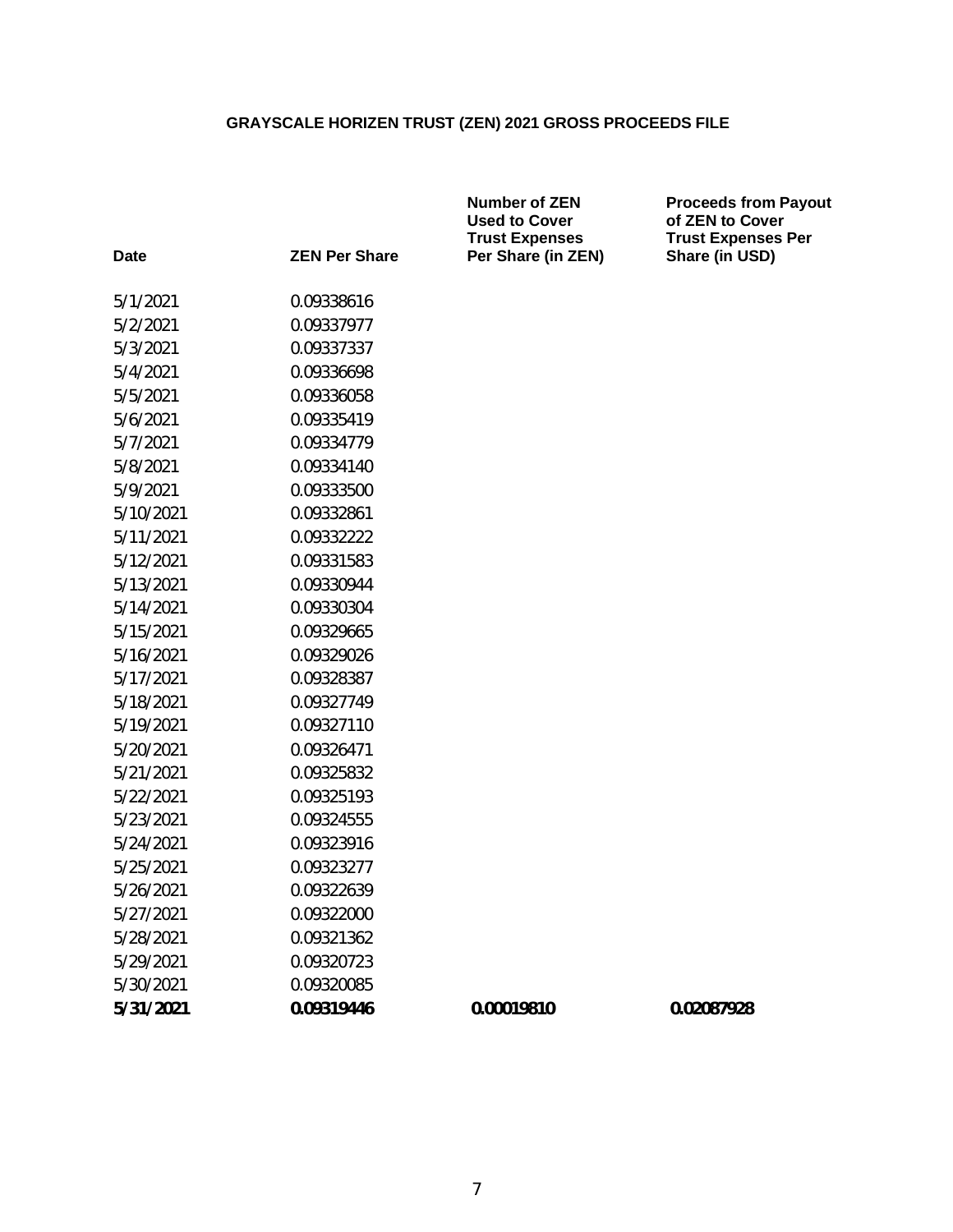|           |                      | <b>Number of ZEN</b><br><b>Used to Cover</b><br><b>Trust Expenses</b> | <b>Proceeds from Payout</b><br>of ZEN to Cover<br><b>Trust Expenses Per</b> |
|-----------|----------------------|-----------------------------------------------------------------------|-----------------------------------------------------------------------------|
| Date      | <b>ZEN Per Share</b> | Per Share (in ZEN)                                                    | Share (in USD)                                                              |
| 6/1/2021  | 0.09318808           |                                                                       |                                                                             |
| 6/2/2021  | 0.09318170           |                                                                       |                                                                             |
| 6/3/2021  | 0.09317532           |                                                                       |                                                                             |
| 6/4/2021  | 0.09316893           |                                                                       |                                                                             |
| 6/5/2021  | 0.09316255           |                                                                       |                                                                             |
| 6/6/2021  | 0.09315617           |                                                                       |                                                                             |
| 6/7/2021  | 0.09314979           |                                                                       |                                                                             |
| 6/8/2021  | 0.09314341           |                                                                       |                                                                             |
| 6/9/2021  | 0.09313703           |                                                                       |                                                                             |
| 6/10/2021 | 0.09313065           |                                                                       |                                                                             |
| 6/11/2021 | 0.09312427           |                                                                       |                                                                             |
| 6/12/2021 | 0.09311789           |                                                                       |                                                                             |
| 6/13/2021 | 0.09311152           |                                                                       |                                                                             |
| 6/14/2021 | 0.09310514           |                                                                       |                                                                             |
| 6/15/2021 | 0.09309876           |                                                                       |                                                                             |
| 6/16/2021 | 0.09309239           |                                                                       |                                                                             |
| 6/17/2021 | 0.09308601           |                                                                       |                                                                             |
| 6/18/2021 | 0.09307963           |                                                                       |                                                                             |
| 6/19/2021 | 0.09307326           |                                                                       |                                                                             |
| 6/20/2021 | 0.09306688           |                                                                       |                                                                             |
| 6/21/2021 | 0.09306051           |                                                                       |                                                                             |
| 6/22/2021 | 0.09305413           |                                                                       |                                                                             |
| 6/23/2021 | 0.09304776           |                                                                       |                                                                             |
| 6/24/2021 | 0.09304139           |                                                                       |                                                                             |
| 6/25/2021 | 0.09303502           |                                                                       |                                                                             |
| 6/26/2021 | 0.09302864           |                                                                       |                                                                             |
| 6/27/2021 | 0.09302227           |                                                                       |                                                                             |
| 6/28/2021 | 0.09301590           |                                                                       |                                                                             |
| 6/29/2021 | 0.09300953           |                                                                       |                                                                             |
| 6/30/2021 | 0.09300316           | 0.00019099                                                            | 0.01237409                                                                  |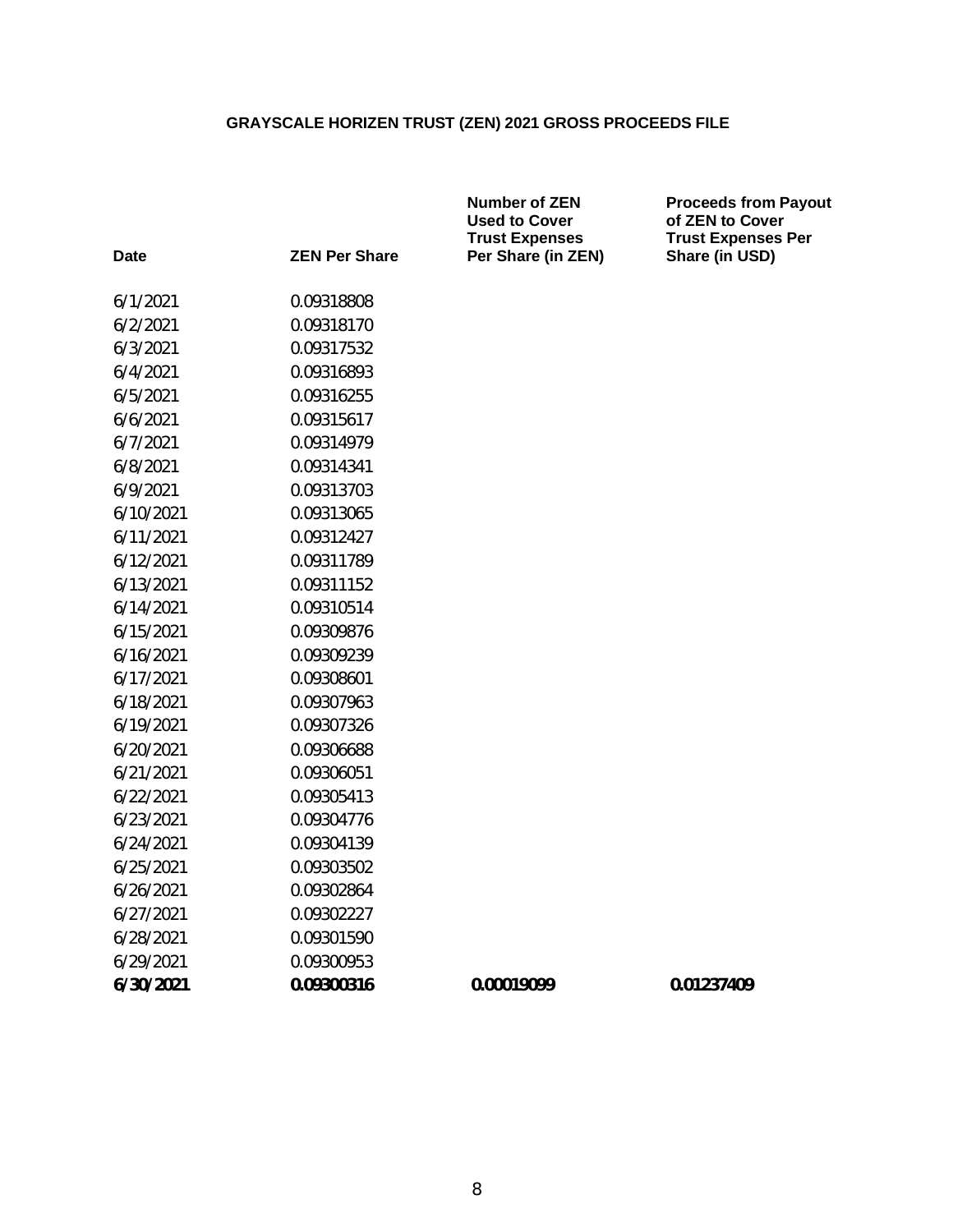|             |                      | <b>Number of ZEN</b><br><b>Used to Cover</b><br><b>Trust Expenses</b> | <b>Proceeds from Payout</b><br>of ZEN to Cover<br><b>Trust Expenses Per</b> |
|-------------|----------------------|-----------------------------------------------------------------------|-----------------------------------------------------------------------------|
| <b>Date</b> | <b>ZEN Per Share</b> | Per Share (in ZEN)                                                    | Share (in USD)                                                              |
| 7/1/2021    | 0.09299679           |                                                                       |                                                                             |
| 7/2/2021    | 0.09299042           |                                                                       |                                                                             |
| 7/3/2021    | 0.09298405           |                                                                       |                                                                             |
| 7/4/2021    | 0.09297768           |                                                                       |                                                                             |
| 7/5/2021    | 0.09297131           |                                                                       |                                                                             |
| 7/6/2021    | 0.09296494           |                                                                       |                                                                             |
| 7/7/2021    | 0.09295858           |                                                                       |                                                                             |
| 7/8/2021    | 0.09295221           |                                                                       |                                                                             |
| 7/9/2021    | 0.09294584           |                                                                       |                                                                             |
| 7/10/2021   | 0.09293948           |                                                                       |                                                                             |
| 7/11/2021   | 0.09293311           |                                                                       |                                                                             |
| 7/12/2021   | 0.09292675           |                                                                       |                                                                             |
| 7/13/2021   | 0.09292038           |                                                                       |                                                                             |
| 7/14/2021   | 0.09291402           |                                                                       |                                                                             |
| 7/15/2021   | 0.09290765           |                                                                       |                                                                             |
| 7/16/2021   | 0.09290129           |                                                                       |                                                                             |
| 7/17/2021   | 0.09289493           |                                                                       |                                                                             |
| 7/18/2021   | 0.09288856           |                                                                       |                                                                             |
| 7/19/2021   | 0.09288220           |                                                                       |                                                                             |
| 7/20/2021   | 0.09287584           |                                                                       |                                                                             |
| 7/21/2021   | 0.09286948           |                                                                       |                                                                             |
| 7/22/2021   | 0.09286312           |                                                                       |                                                                             |
| 7/23/2021   | 0.09285676           |                                                                       |                                                                             |
| 7/24/2021   | 0.09285040           |                                                                       |                                                                             |
| 7/25/2021   | 0.09284404           |                                                                       |                                                                             |
| 7/26/2021   | 0.09283768           |                                                                       |                                                                             |
| 7/27/2021   | 0.09283132           |                                                                       |                                                                             |
| 7/28/2021   | 0.09282496           |                                                                       |                                                                             |
| 7/29/2021   | 0.09281860           |                                                                       |                                                                             |
| 7/30/2021   | 0.09281225           |                                                                       |                                                                             |
| 7/31/2021   | 0.09280589           | 0.00019693                                                            | 0.01129784                                                                  |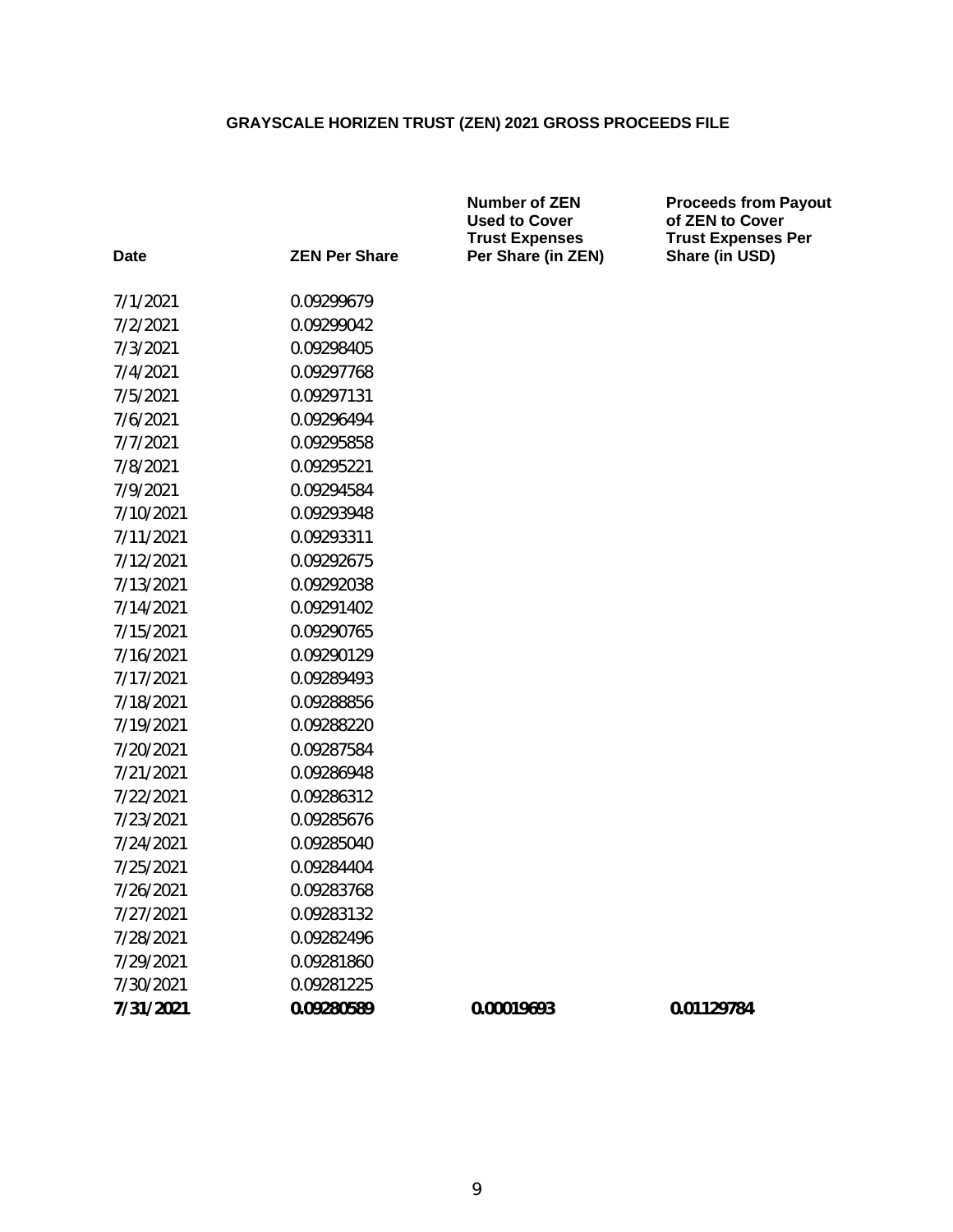| <b>Date</b> | <b>ZEN Per Share</b> | <b>Number of ZEN</b><br><b>Used to Cover</b><br><b>Trust Expenses</b><br>Per Share (in ZEN) | <b>Proceeds from Payout</b><br>of ZEN to Cover<br><b>Trust Expenses Per</b><br>Share (in USD) |
|-------------|----------------------|---------------------------------------------------------------------------------------------|-----------------------------------------------------------------------------------------------|
| 8/1/2021    | 0.09279953           |                                                                                             |                                                                                               |
| 8/2/2021    | 0.09279318           |                                                                                             |                                                                                               |
| 8/3/2021    | 0.09278682           |                                                                                             |                                                                                               |
| 8/4/2021    | 0.09278047           |                                                                                             |                                                                                               |
| 8/5/2021    | 0.09277411           |                                                                                             |                                                                                               |
| 8/6/2021    | 0.09276776           |                                                                                             |                                                                                               |
| 8/7/2021    | 0.09276140           |                                                                                             |                                                                                               |
| 8/8/2021    | 0.09275505           |                                                                                             |                                                                                               |
| 8/9/2021    | 0.09274870           |                                                                                             |                                                                                               |
| 8/10/2021   | 0.09274234           |                                                                                             |                                                                                               |
| 8/11/2021   | 0.09273599           |                                                                                             |                                                                                               |
| 8/12/2021   | 0.09272964           |                                                                                             |                                                                                               |
| 8/13/2021   | 0.09272329           |                                                                                             |                                                                                               |
| 8/14/2021   | 0.09271694           |                                                                                             |                                                                                               |
| 8/15/2021   | 0.09271059           |                                                                                             |                                                                                               |
| 8/16/2021   | 0.09270424           |                                                                                             |                                                                                               |
| 8/17/2021   | 0.09269789           |                                                                                             |                                                                                               |
| 8/18/2021   | 0.09269154           |                                                                                             |                                                                                               |
| 8/19/2021   | 0.09268519           |                                                                                             |                                                                                               |
| 8/20/2021   | 0.09267884           |                                                                                             |                                                                                               |
| 8/21/2021   | 0.09267249           |                                                                                             |                                                                                               |
| 8/22/2021   | 0.09266614           |                                                                                             |                                                                                               |
| 8/23/2021   | 0.09265980           |                                                                                             |                                                                                               |
| 8/24/2021   | 0.09265345           |                                                                                             |                                                                                               |
| 8/25/2021   | 0.09264711           |                                                                                             |                                                                                               |
| 8/26/2021   | 0.09264076           |                                                                                             |                                                                                               |
| 8/27/2021   | 0.09263441           |                                                                                             |                                                                                               |
| 8/28/2021   | 0.09262807           |                                                                                             |                                                                                               |
| 8/29/2021   | 0.09262172           |                                                                                             |                                                                                               |
| 8/30/2021   | 0.09261538           |                                                                                             |                                                                                               |
| 8/31/2021   | 0.09260904           | 0.00019647                                                                                  | 0.01829757                                                                                    |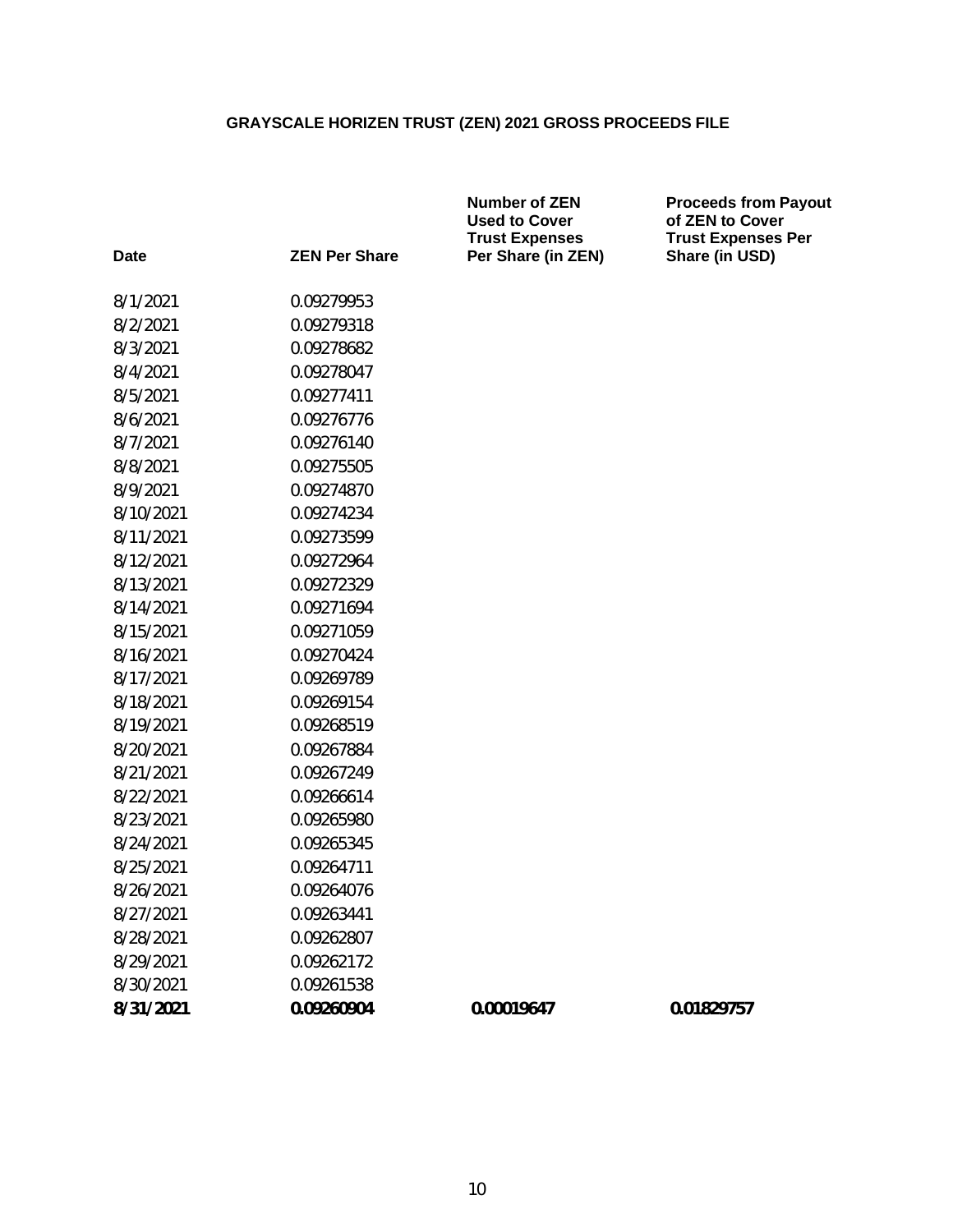|           |                      | <b>Number of ZEN</b><br><b>Used to Cover</b><br><b>Trust Expenses</b> | <b>Proceeds from Payout</b><br>of ZEN to Cover<br><b>Trust Expenses Per</b> |
|-----------|----------------------|-----------------------------------------------------------------------|-----------------------------------------------------------------------------|
| Date      | <b>ZEN Per Share</b> | Per Share (in ZEN)                                                    | Share (in USD)                                                              |
| 9/1/2021  | 0.09260269           |                                                                       |                                                                             |
| 9/2/2021  | 0.09259635           |                                                                       |                                                                             |
| 9/3/2021  | 0.09259001           |                                                                       |                                                                             |
| 9/4/2021  | 0.09258367           |                                                                       |                                                                             |
| 9/5/2021  | 0.09257733           |                                                                       |                                                                             |
| 9/6/2021  | 0.09257099           |                                                                       |                                                                             |
| 9/7/2021  | 0.09256465           |                                                                       |                                                                             |
| 9/8/2021  | 0.09255830           |                                                                       |                                                                             |
| 9/9/2021  | 0.09255197           |                                                                       |                                                                             |
| 9/10/2021 | 0.09254563           |                                                                       |                                                                             |
| 9/11/2021 | 0.09253929           |                                                                       |                                                                             |
| 9/12/2021 | 0.09253295           |                                                                       |                                                                             |
| 9/13/2021 | 0.09252661           |                                                                       |                                                                             |
| 9/14/2021 | 0.09252027           |                                                                       |                                                                             |
| 9/15/2021 | 0.09251394           |                                                                       |                                                                             |
| 9/16/2021 | 0.09250760           |                                                                       |                                                                             |
| 9/17/2021 | 0.09250126           |                                                                       |                                                                             |
| 9/18/2021 | 0.09249493           |                                                                       |                                                                             |
| 9/19/2021 | 0.09248859           |                                                                       |                                                                             |
| 9/20/2021 | 0.09248226           |                                                                       |                                                                             |
| 9/21/2021 | 0.09247592           |                                                                       |                                                                             |
| 9/22/2021 | 0.09246959           |                                                                       |                                                                             |
| 9/23/2021 | 0.09246326           |                                                                       |                                                                             |
| 9/24/2021 | 0.09245692           |                                                                       |                                                                             |
| 9/25/2021 | 0.09245059           |                                                                       |                                                                             |
| 9/26/2021 | 0.09244426           |                                                                       |                                                                             |
| 9/27/2021 | 0.09243793           |                                                                       |                                                                             |
| 9/28/2021 | 0.09243160           |                                                                       |                                                                             |
| 9/29/2021 | 0.09242526           |                                                                       |                                                                             |
| 9/30/2021 | 0.09241893           | 0.00018771                                                            | 0.01305120                                                                  |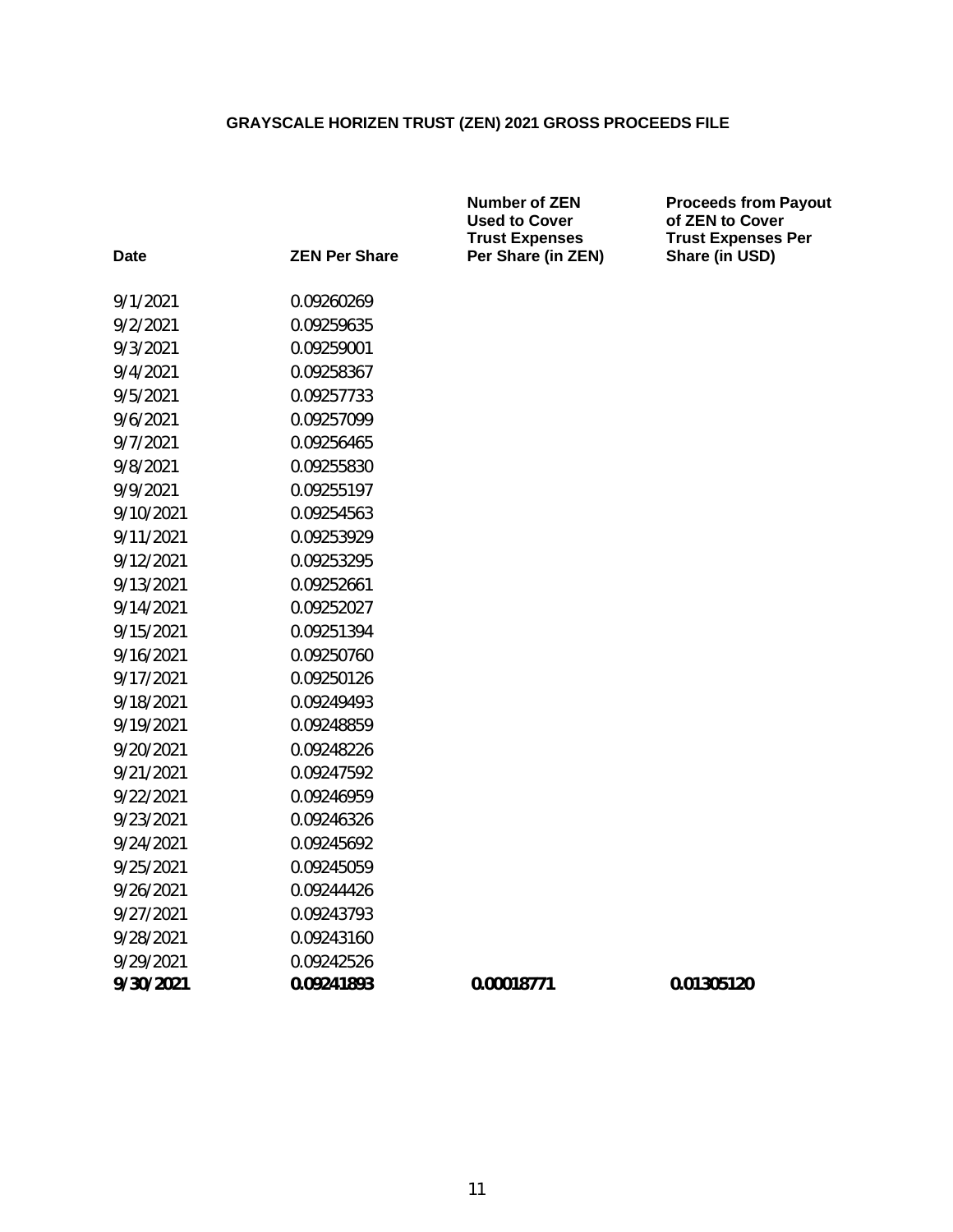**Number of ZEN**

| <b>Date</b> | <b>ZEN Per Share</b> | <b>Used to Cover</b><br><b>Trust Expenses</b><br>Per Share (in ZEN) | of ZEN to Co<br><b>Trust Expen</b><br>Share (in US |
|-------------|----------------------|---------------------------------------------------------------------|----------------------------------------------------|
|             |                      |                                                                     |                                                    |
| 10/1/2021   | 0.09241260           |                                                                     |                                                    |
| 10/2/2021   | 0.09240627           |                                                                     |                                                    |
| 10/3/2021   | 0.09239994           |                                                                     |                                                    |
| 10/4/2021   | 0.09239362           |                                                                     |                                                    |
| 10/5/2021   | 0.09238729           |                                                                     |                                                    |
| 10/6/2021   | 0.09238096           |                                                                     |                                                    |
| 10/7/2021   | 0.09237463           |                                                                     |                                                    |
| 10/8/2021   | 0.09236831           |                                                                     |                                                    |
| 10/9/2021   | 0.09236198           |                                                                     |                                                    |
| 10/10/2021  | 0.09235565           |                                                                     |                                                    |
| 10/11/2021  | 0.09234933           |                                                                     |                                                    |
| 10/12/2021  | 0.09234300           |                                                                     |                                                    |
| 10/13/2021  | 0.09233668           |                                                                     |                                                    |
| 10/14/2021  | 0.09233035           |                                                                     |                                                    |
| 10/15/2021  | 0.09232403           |                                                                     |                                                    |
| 10/16/2021  | 0.09231770           |                                                                     |                                                    |
| 10/17/2021  | 0.09231138           |                                                                     |                                                    |
| 10/18/2021  | 0.09230506           |                                                                     |                                                    |
| 10/19/2021  | 0.09229874           |                                                                     |                                                    |
| 10/20/2021  | 0.09229241           |                                                                     |                                                    |
| 10/21/2021  | 0.09228609           |                                                                     |                                                    |
| 10/22/2021  | 0.09227977           |                                                                     |                                                    |
| 10/23/2021  | 0.09227345           |                                                                     |                                                    |
| 10/24/2021  | 0.09226713           |                                                                     |                                                    |
| 10/25/2021  | 0.09226081           |                                                                     |                                                    |
| 10/26/2021  | 0.09225449           |                                                                     |                                                    |
| 10/27/2021  | 0.09224817           |                                                                     |                                                    |
| 10/28/2021  | 0.09224186           |                                                                     |                                                    |
| 10/29/2021  | 0.09223554           |                                                                     |                                                    |
| 10/30/2021  | 0.09222922           |                                                                     |                                                    |
| 10/31/2021  | 0.09222290           | 0.00019603                                                          | 0.01740555                                         |
|             |                      |                                                                     |                                                    |

**Proceeds from Payout of ZEN to Cover Trust Expenses Per Share (in USD)**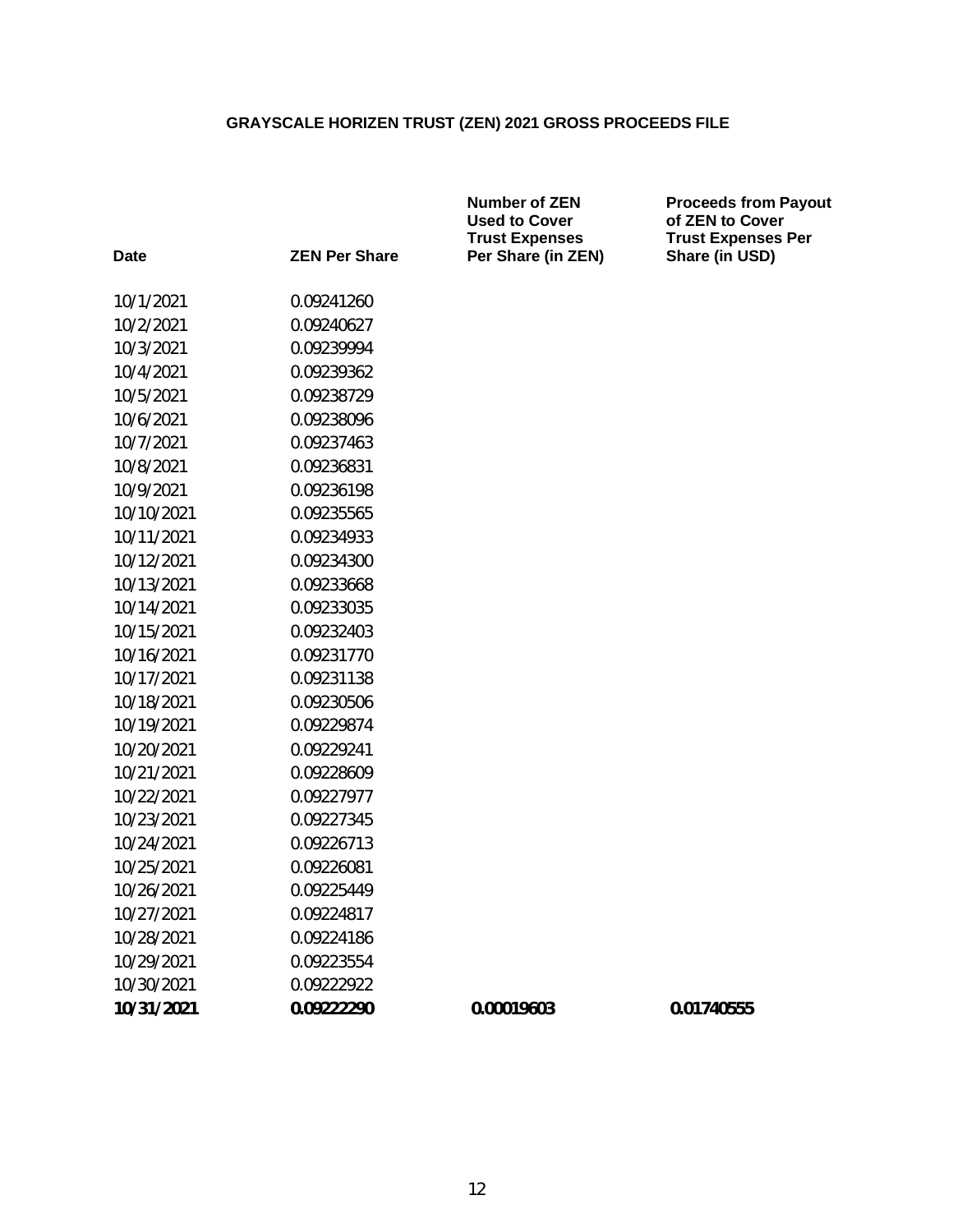**Number of ZEN**

**Proceeds from Payout**

| Date       | <b>ZEN Per Share</b> | <b>Used to Cover</b><br><b>Trust Expenses</b><br>Per Share (in ZEN) | of ZEN to Cover<br><b>Trust Expenses Per</b><br>Share (in USD) |
|------------|----------------------|---------------------------------------------------------------------|----------------------------------------------------------------|
| 11/1/2021  | 0.09221659           |                                                                     |                                                                |
| 11/2/2021  | 0.09221027           |                                                                     |                                                                |
| 11/3/2021  | 0.09220395           |                                                                     |                                                                |
| 11/4/2021  | 0.09219764           |                                                                     |                                                                |
| 11/5/2021  | 0.09219132           |                                                                     |                                                                |
| 11/6/2021  | 0.09218501           |                                                                     |                                                                |
| 11/7/2021  | 0.09217870           |                                                                     |                                                                |
| 11/8/2021  | 0.09217238           |                                                                     |                                                                |
| 11/9/2021  | 0.09216607           |                                                                     |                                                                |
| 11/10/2021 | 0.09215976           |                                                                     |                                                                |
| 11/11/2021 | 0.09215344           |                                                                     |                                                                |
| 11/12/2021 | 0.09214713           |                                                                     |                                                                |
| 11/13/2021 | 0.09214082           |                                                                     |                                                                |
| 11/14/2021 | 0.09213451           |                                                                     |                                                                |
| 11/15/2021 | 0.09212820           |                                                                     |                                                                |
| 11/16/2021 | 0.09212189           |                                                                     |                                                                |
| 11/17/2021 | 0.09211558           |                                                                     |                                                                |
| 11/18/2021 | 0.09210927           |                                                                     |                                                                |
| 11/19/2021 | 0.09210296           |                                                                     |                                                                |
| 11/20/2021 | 0.09209665           |                                                                     |                                                                |
| 11/21/2021 | 0.09209034           |                                                                     |                                                                |
| 11/22/2021 | 0.09208404           |                                                                     |                                                                |
| 11/23/2021 | 0.09207773           |                                                                     |                                                                |
| 11/24/2021 | 0.09207142           |                                                                     |                                                                |
| 11/25/2021 | 0.09206512           |                                                                     |                                                                |
| 11/26/2021 | 0.09205881           |                                                                     |                                                                |
| 11/27/2021 | 0.09205251           |                                                                     |                                                                |
| 11/28/2021 | 0.09204620           |                                                                     |                                                                |
| 11/29/2021 | 0.09203990           |                                                                     |                                                                |
| 11/30/2021 | 0.09203359           | 0.00018931                                                          | 0.02199037                                                     |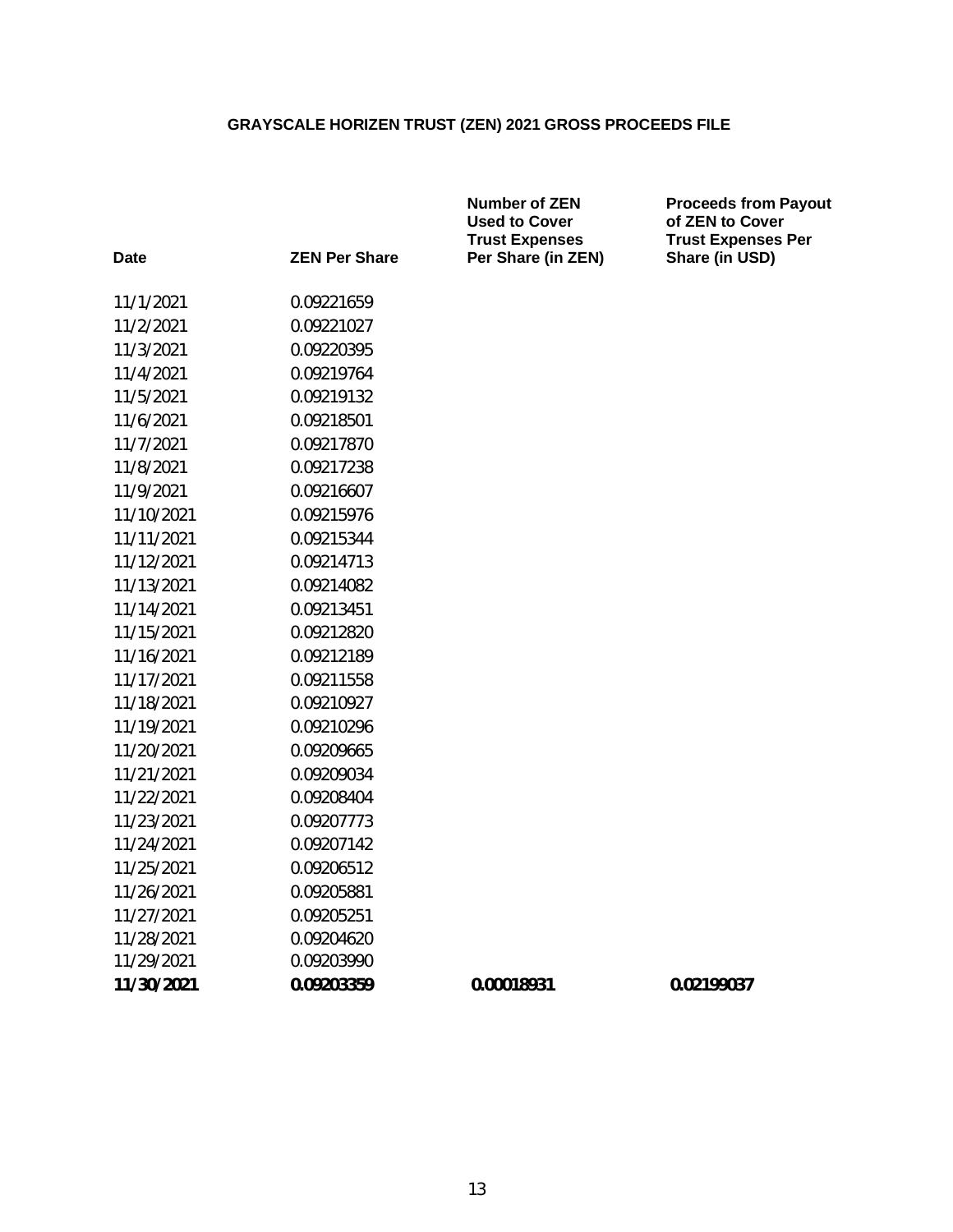| <b>Date</b> | <b>ZEN Per Share</b> | <b>Number of ZEN</b><br><b>Used to Cover</b><br><b>Trust Expenses</b><br>Per Share (in ZEN) | <b>Proceeds from Payout</b><br>of ZEN to Cover<br><b>Trust Expenses Per</b> |
|-------------|----------------------|---------------------------------------------------------------------------------------------|-----------------------------------------------------------------------------|
|             |                      |                                                                                             | Share (in USD)                                                              |
| 12/1/2021   | 0.09202729           |                                                                                             |                                                                             |
| 12/2/2021   | 0.09202099           |                                                                                             |                                                                             |
| 12/3/2021   | 0.09201468           |                                                                                             |                                                                             |
| 12/4/2021   | 0.09200838           |                                                                                             |                                                                             |
| 12/5/2021   | 0.09200208           |                                                                                             |                                                                             |
| 12/6/2021   | 0.09199578           |                                                                                             |                                                                             |
| 12/7/2021   | 0.09198948           |                                                                                             |                                                                             |
| 12/8/2021   | 0.09198318           |                                                                                             |                                                                             |
| 12/9/2021   | 0.09197687           |                                                                                             |                                                                             |
| 12/10/2021  | 0.09197057           |                                                                                             |                                                                             |
| 12/11/2021  | 0.09196428           |                                                                                             |                                                                             |
| 12/12/2021  | 0.09195798           |                                                                                             |                                                                             |
| 12/13/2021  | 0.09195168           |                                                                                             |                                                                             |
| 12/14/2021  | 0.09194538           |                                                                                             |                                                                             |
| 12/15/2021  | 0.09193908           |                                                                                             |                                                                             |
| 12/16/2021  | 0.09193279           |                                                                                             |                                                                             |
| 12/17/2021  | 0.09192649           |                                                                                             |                                                                             |
| 12/18/2021  | 0.09192019           |                                                                                             |                                                                             |
| 12/19/2021  | 0.09191390           |                                                                                             |                                                                             |
| 12/20/2021  | 0.09190760           |                                                                                             |                                                                             |
| 12/21/2021  | 0.09190131           |                                                                                             |                                                                             |
| 12/22/2021  | 0.09189501           |                                                                                             |                                                                             |
| 12/23/2021  | 0.09188872           |                                                                                             |                                                                             |
| 12/24/2021  | 0.09188242           |                                                                                             |                                                                             |
| 12/25/2021  | 0.09187613           |                                                                                             |                                                                             |
| 12/26/2021  | 0.09186984           |                                                                                             |                                                                             |
| 12/27/2021  | 0.09186354           |                                                                                             |                                                                             |
| 12/28/2021  | 0.09185725           |                                                                                             |                                                                             |
| 12/29/2021  | 0.09185096           |                                                                                             |                                                                             |
| 12/30/2021  | 0.09184467           |                                                                                             |                                                                             |
| 12/31/2021  | 0.09183838           | 0.00019521                                                                                  | 0.01171279                                                                  |
|             |                      |                                                                                             |                                                                             |

**TOTAL 0.00231522 0.17465507**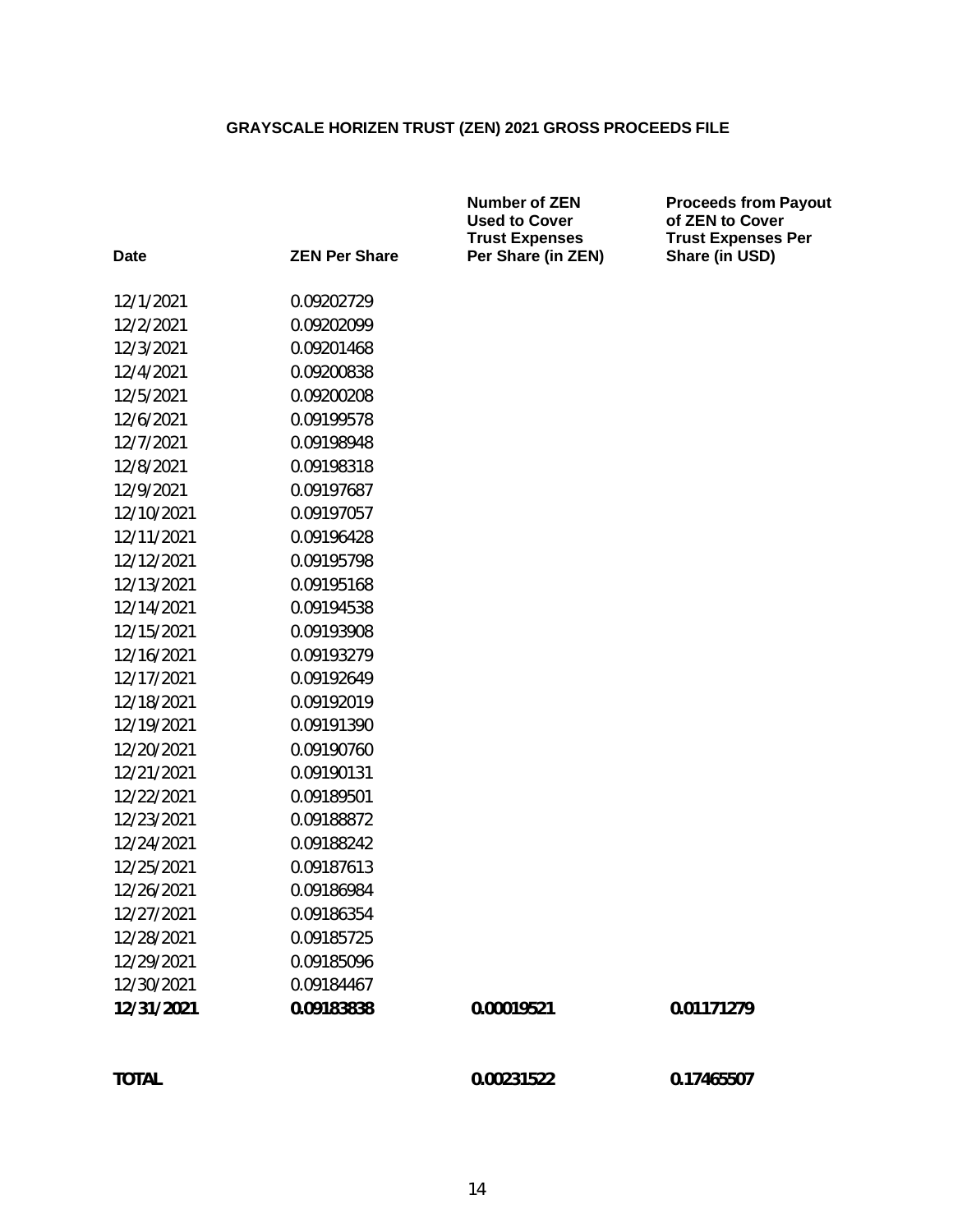**Grayscale Horizen Trust (ZEN) Gross Proceeds and Expense Files show ZEN tokens per share owned in the Trust, as well as ZEN tokens paid out, proceeds, and expenses per share in the Trust. You can use this information to calculate your share of Trust expenses, and your gain or loss on sale of ZEN tokens to pay such expenses.**

**The Trust holds no assets other than ZEN tokens. Accordingly, when expenses are incurred, Trust assets (i.e., ZEN tokens) are sold to cover the expenses. The following example illustrates the tax consequences to the Shareholder. In Step 1 we discuss how a Shareholder would determine his or her stake in the Trust (i.e., how many ZEN tokens they own). In Step 2 we discuss how much of his or her stake is sold throughout the year to cover expenses (and how many ZEN tokens they still own). In Step 3 we determine the Shareholder's basis in the ZEN tokens sold by the Trust. Gain or loss from this sale is determined in relation to the basis of the assets sold. In Step 4 we determine the gain or loss from the sale of the assets and where the gain or loss is reported on the Shareholder's tax return. In Step 5 we calculate the Shareholder's portion of the Trust's expenses. In Step 6 we determine the Shareholder's new balance of ZEN tokens at the end of the year and his or her new cost basis in those ZEN tokens.**

**The following example is for illustrative purposes only and is not intended to be construed as tax advice. Shareholders should consult a tax professional in the use of their information on their respective tax returns.**

**Example: Shareholder XYZ purchases 20,000 Trust shares on 2/10/2021 at a price of \$40.42 per share for a total purchase price of \$808,400. Shareholder XYZ had no other purchases or sales of Trust shares during 2021 and held the shares for the remainder of 2021.** *Note: The Trust effected a 10 to 1 stock split on October 7, 2021. All expenses and proceeds per share reflect the post-split shares. As such, to determine his or her actual cost basis and gain for the year, the Shareholder in this example purchased 20,000 shares in February, will multiply the shares by 10 for a total of 200,000 post-split shares. The example below will use this post-split adjusted share value as the total number of shares owned by the Shareholder.*

### **Step 1: Identify the shareholder's pro rata ownership of Horizen**

Locate the Horizen Per Share amount on Shareholder XYZ's purchase date of 2/10/2021 in the gross proceeds file. In this example the number is 0.09389929. This represents the number of ZEN tokens per share on that date.

For Shareholder XYZ, the total amount of ZEN tokens owned for its 2/10/2021 purchase is 18,779.85800000 (0.09389929 per share multiplied by 200,000 shares purchased on 2/10/2021). Note: This step should be completed for each date on which Trust shares were purchased.

### **Step 2: Calculate the Horizen paid out from Shareholder XYZ's account during 2021 to pay expenses**

The ZEN tokens paid out per share during 2021 includes the cumulative amounts of all ZEN token payouts for the period which includes the day after the purchase date of 2/10/2021 through the day before payout date.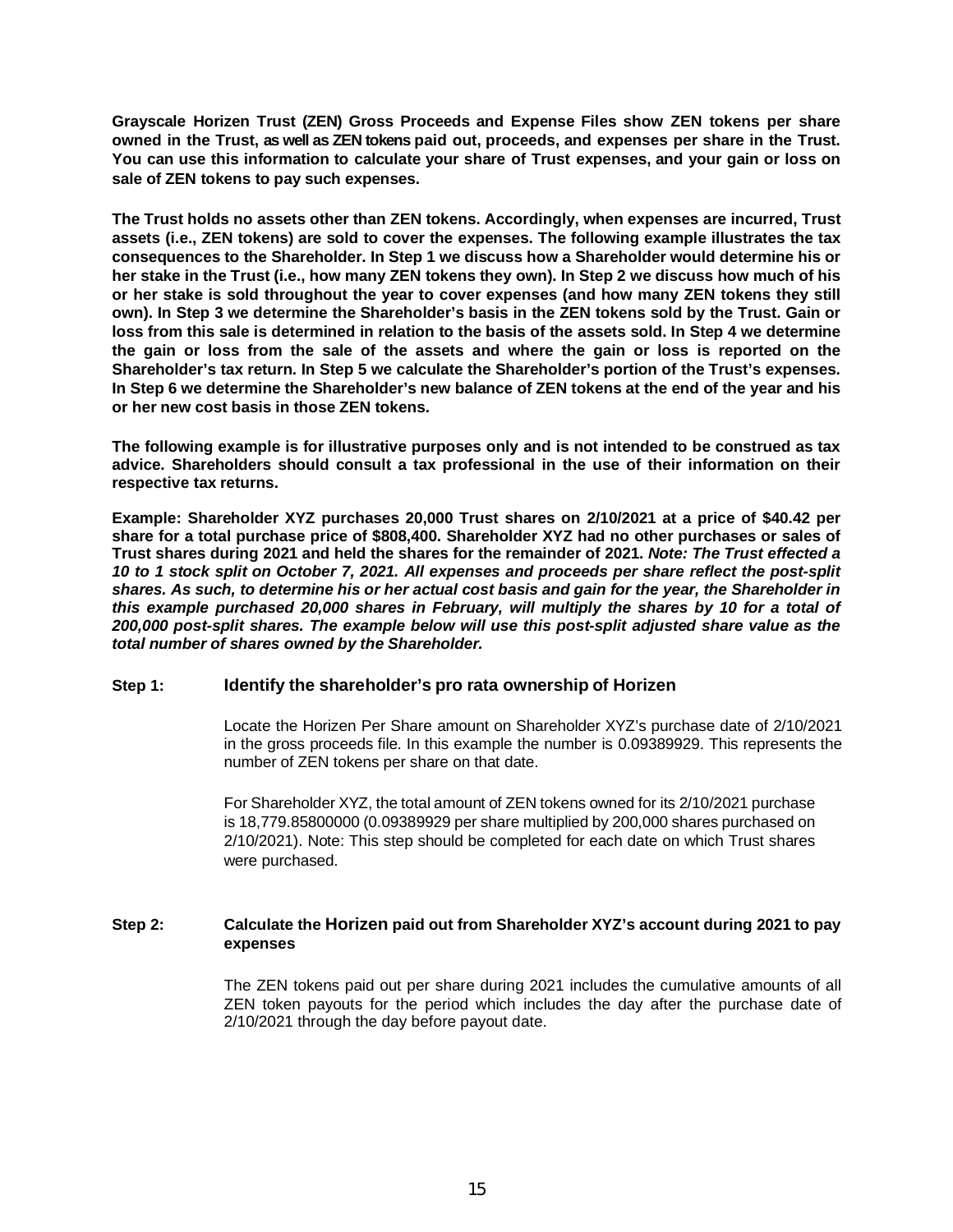During 2021 the amount of ZEN tokens paid out after the 2/10/2021 purchase date is 0.00205637 per share. This is determined by taking the total amount of ZEN tokens per share paid out in 2021 (0.00231522) and subtracting the amount of ZEN tokens paid out prior to the purchase (0.00019482 from January plus 0.00006403 (10/28 multiplied by 0.00017927 from February)). Then multiply this number (0.00205637) by the number of shares owned (200,000) for a total of 411.27400000 ZEN tokens paid to cover trust expenses.

#### **Step 3: Calculate Shareholder's cost basis in Horizen paid out from Shareholder's account**

| Total ZEN token payout (Step 2) | 411.27400000    |           |
|---------------------------------|-----------------|-----------|
| ZEN tokens acquired (Step 1)    | 18,779.85800000 | \$808,400 |
| Cost Basis of ZEN token payout  | \$17,703.75     |           |

#### **Step 4: Calculate Shareholder's gain or loss on Horizen payout for each lot purchased**

Identify all proceeds per share received by the Trust after Shareholder XYZ's 2/10/2021 purchase date. During 2021, periodic payouts for the period 2/11/2021 through 12/31/2021 generated proceeds per share of \$0.16514293 (total proceeds of payout of ZEN tokens for the year, \$0.17465507, less \$0.00951214, which is the proceeds of payouts made prior to purchase (0.00685769 from January, plus \$0.00265445 from the first ten days in February). Therefore, Shareholder XYZ's gain or loss is determined as follows:

| Total Proceeds: \$0.16514293 per share X 200,000 shares | 33.028.59 |
|---------------------------------------------------------|-----------|
| Less: Total cost basis of ZEN tokens payout (Step 3)    | 17,703.75 |
| Total Reportable Gain/(Loss)                            | 15.324.84 |
| (To be Reported on Shareholder's Form 1040 Schedule D)  |           |

#### **Step 5: Calculate Shareholder's investment expenses**

Identify all expenses per share paid by the Trust after Shareholder XYZ's 2/10/2021 purchase date. During 2021, the expenses were paid periodically, and for the period of 2/11/2021 through 12/31/2021 amounted to \$0.16514293 per share. Therefore, Shareholder XYZ's expenses are as follows:

| Total Expenses Per Share (Step 4) | \$ 0.16514293 |
|-----------------------------------|---------------|
| Total Shares                      | 200.000       |
| Total Expense                     | 33.028.59     |

#### **Step 6: Calculate Shareholder's Adjusted Horizen Held and Cost Basis**

| ZEN tokens Purchased in 2/10/2021 (Step 1)      | 18.779.85800000 |
|-------------------------------------------------|-----------------|
| Less: ZEN tokens payout during 2021 (Step 2)    | 411.27400000    |
| Adjusted Shareholder's ZEN tokens at 12/31/2021 | 18.368.58400000 |